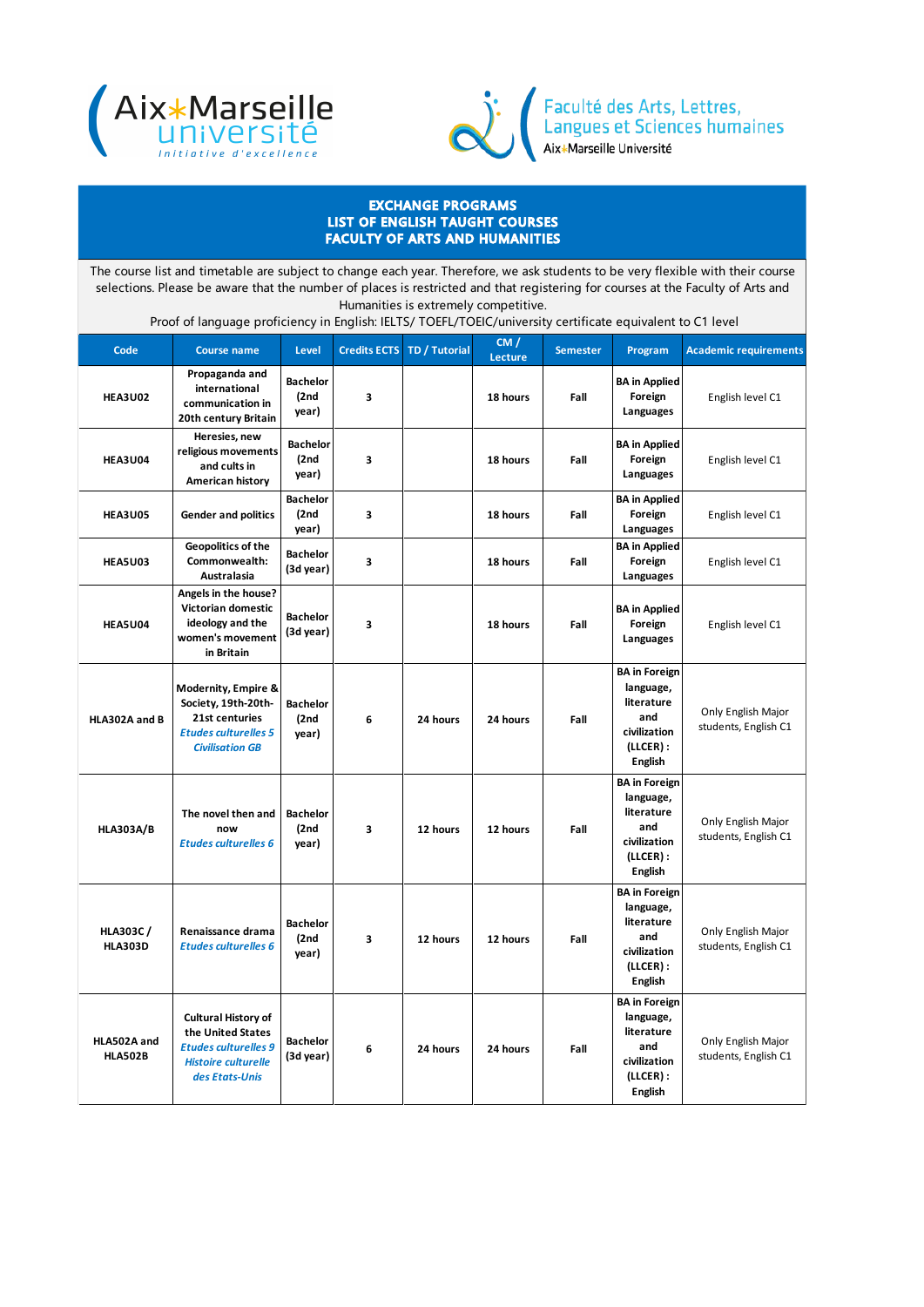| <b>HLA502C/</b><br><b>HLA502D</b> | <b>Cultural History of</b><br>the United States -<br><b>Foreign Policy from</b><br>the Cold War to<br>"America First<br><b>Etudes culturelles 9</b><br><b>Histoire culturelle</b><br>des Etats-Unis | <b>Bachelor</b><br>(3d year) | 3              | 12 hours | 12 hours | Fall | <b>BA</b> in Foreign<br>language,<br>literature<br>and<br>civilization<br>(LLCER):<br><b>English</b>    | Only English Major<br>students, English C1 |
|-----------------------------------|-----------------------------------------------------------------------------------------------------------------------------------------------------------------------------------------------------|------------------------------|----------------|----------|----------|------|---------------------------------------------------------------------------------------------------------|--------------------------------------------|
| <b>HLA503A+B+C</b>                | <b>History of American</b><br>literature<br><b>Etudes culturelles</b><br>10: Littérature US                                                                                                         | <b>Bachelor</b><br>(3d year) | 6              | 36 hours | 12 hours | Fall | <b>BA</b> in Foreign<br>language,<br>literature<br>and<br>civilization<br>(LLCER):<br><b>English</b>    | Only English Major<br>students, English C1 |
| <b>HLA5U06</b>                    | <b>Fictionalizing Dissent</b><br><b>Option A</b>                                                                                                                                                    | <b>Bachelor</b><br>(3d year) | 3              | 24 hours | 12 hours | Fall | <b>BA</b> in Foreign<br>language,<br>literature<br>and<br>civilization<br>$(LLCER)$ :<br><b>English</b> | Only English Major<br>students, English C1 |
| <b>HLA5U07</b>                    | Contemporary<br><b>British and American</b><br>literature<br><b>Option B</b>                                                                                                                        | <b>Bachelor</b><br>(3d year) | 3              | 24 hours | 12 hours | Fall | <b>BA</b> in Foreign<br>language,<br>literature<br>and<br>civilization<br>(LLCER):<br>English           | Only English Major<br>students, English C1 |
| <b>HLA5U08</b>                    | Carrying out a survey<br>in sociolinguistics<br><b>Option C: Methode</b><br>de l'enquête<br>sociolinguistique                                                                                       | <b>Bachelor</b><br>(3d year) | 3              | 24 hours | 12 hours | Fall | <b>BA</b> in Foreign<br>language,<br>literature<br>and<br>civilization<br>(LLCER):<br>English           | Only English Major<br>students, English C1 |
| <b>HLA5U13</b>                    | <b>Countries of the</b><br>Commonwealth: an<br>introduction to<br><b>Australian and South</b><br><b>African Studies</b><br><b>Option H</b>                                                          | <b>Bachelor</b><br>(3d year) | 3              | 24 hours | 12 hours | Fall | <b>BA</b> in Foreign<br>language,<br>literature<br>and<br>civilization<br>(LLCER):<br><b>English</b>    | Only English Major<br>students, English C1 |
| HUEAU06                           | <b>English for</b><br>negotiation                                                                                                                                                                   | Master<br>(1st year)         | 3              |          | 18 hours | Fall | MASNI /<br>Master in<br>European<br>and<br>international<br>studies                                     | English level C1                           |
| HUECU02A                          | Multilingual<br>strategic monitoring                                                                                                                                                                | Master<br>(2d year)          | $\overline{2}$ |          | 24 hours | Fall | MASNI /<br>Master in<br>European<br>and<br>international<br>studies                                     | English level C1                           |
| HUECU02B                          | <b>Realization of a</b><br>project in<br>professional<br>immersion                                                                                                                                  | Master<br>(2d year)          | $\overline{2}$ | 12 hours | 24 hours | Fall | MASNI /<br>Master in<br>European<br>and<br>international<br>studies                                     | English level C1                           |
| HUECU02C                          | <b>Realization of an</b><br>event project                                                                                                                                                           | Master<br>(2d year)          | 2              | 12 hours | 24 hours | Fall | MASNI /<br>Master in<br>European<br>and<br>international<br>studies                                     | English level C1                           |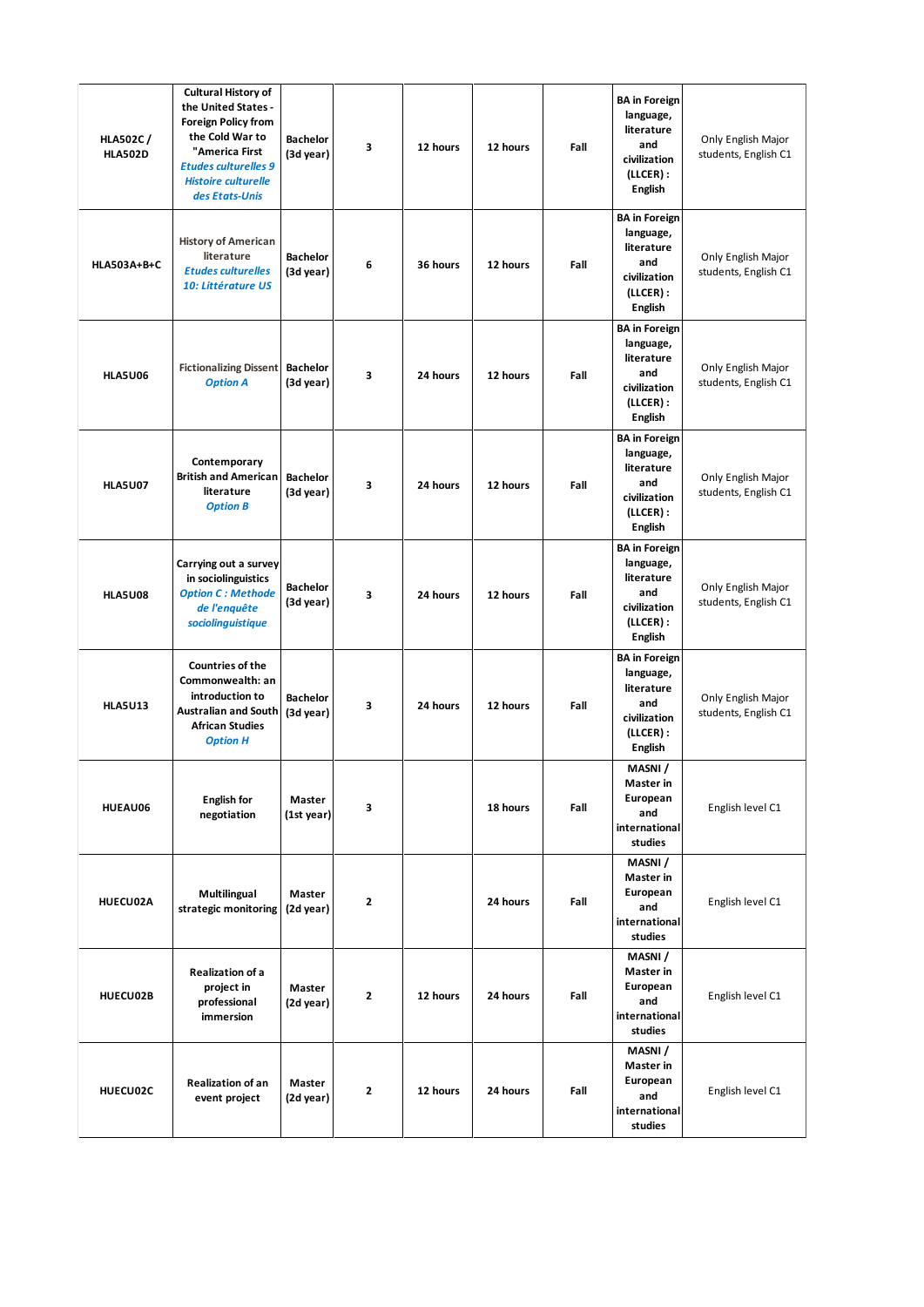| HUEAU05           | Project<br>management                                                                                                   | Master<br>(1st year)             | 3 |          | 18 hours | Fall          | MASNI /<br>Master<br>European<br>and<br>international<br>studies                                        | English level C1                                                                                   |
|-------------------|-------------------------------------------------------------------------------------------------------------------------|----------------------------------|---|----------|----------|---------------|---------------------------------------------------------------------------------------------------------|----------------------------------------------------------------------------------------------------|
| <b>HEA4U03</b>    | The Victorian origins<br>of today's<br>spectacular society                                                              | <b>Bachelor</b><br>(2nd<br>year) | 3 |          | 18 hours | <b>Spring</b> | <b>BA</b> in Applied<br>Foreign<br>Languages                                                            | English level C1                                                                                   |
| <b>HEA4U04</b>    | We the People:<br><b>Decoding US</b><br><b>Institutions</b>                                                             | <b>Bachelor</b><br>(2nd<br>year) | 3 |          | 18 hours | <b>Spring</b> | <b>BA</b> in Applied<br>Foreign<br>Languages                                                            | English level C1                                                                                   |
| <b>HEA4U05</b>    | Gender and work in<br>Contemporary<br><b>Britain and the USA</b>                                                        | <b>Bachelor</b><br>(2nd<br>year) | 3 |          | 18 hours | <b>Spring</b> | <b>BA</b> in Applied<br>Foreign<br>Languages                                                            | English level C1                                                                                   |
| <b>HEA6U04</b>    | <b>English phonetics:</b><br>orality, self-<br>correction &<br>connected speech                                         | <b>Bachelor</b><br>(3d year)     | 3 |          | 18 hours | <b>Spring</b> | <b>BA</b> in Applied<br>Foreign<br>Languages                                                            | C1 knowledge of the<br>English phonetic<br>alphabet; basic<br>knowledge in the area of<br>prosody. |
| <b>HEA6U09</b>    | South Africa, from<br>segregation to<br>freedom                                                                         | <b>Bachelor</b><br>(3d year)     | 3 |          | 18 hours | <b>Spring</b> | <b>BA</b> in Applied<br>Foreign<br>Languages                                                            | English level C1                                                                                   |
| <b>HEA6U10</b>    | Origins and<br>development of<br>feminism in the<br><b>United States</b>                                                | <b>Bachelor</b><br>(3d year)     | 3 |          | 18 hours | <b>Spring</b> | <b>BA</b> in Applied<br>Foreign<br>Languages                                                            | English level C1                                                                                   |
| <b>HEA6U12</b>    | Media history,<br><b>United States (20th-</b><br>21st centuries)                                                        | <b>Bachelor</b><br>(3d year)     | 3 |          | 18 hours | <b>Spring</b> | <b>BA</b> in Applied<br>Foreign<br>Languages                                                            | English level C1                                                                                   |
| <b>HEA6U11</b>    | Anti-Catholicism and<br>the shaping of<br>Protestant Britain,<br>16th-20th centuries                                    | <b>Bachelor</b><br>(3d year)     | 3 |          | 18 hours | <b>Spring</b> | <b>BA</b> in Applied<br>Foreign<br>Languages                                                            | English level C1                                                                                   |
| <b>HLA403 A/B</b> | Introduction to<br>19th century<br><b>American literature</b><br><b>Etudes culturelles 8</b><br><b>Littérature US</b>   | <b>Bachelor</b><br>(2nd<br>year) | 3 | 12 hours | 12 hours | <b>Spring</b> | <b>BA</b> in Foreign<br>language,<br>literature<br>and<br>civilization<br>(LLCER):<br><b>English</b>    | Only English Major<br>students, English level<br>C1                                                |
| <b>HLA403C/D</b>  | 20th-Century<br><b>American Literature</b><br><b>Etudes culturelles 8</b>                                               | Bachelor<br>(2nd<br>year)        | 3 | 12 hours | 12 hours | <b>Spring</b> | <b>BA</b> in Foreign<br>language,<br>literature<br>and<br>civilization<br>$(LLCER)$ :<br><b>English</b> | Only English Major<br>students, English level<br>C1                                                |
| <b>HLA4U08</b>    | The History of the<br>English language:<br>past and present<br>L'évolution de<br>l'anglais: diachronie<br>et synchronie | <b>Bachelor</b><br>(3d year)     | 3 | 24 hours | 12 hours | <b>Spring</b> | <b>BA</b> in Foreign<br>language,<br>literature<br>and<br>civilization<br>(LLCER):<br><b>English</b>    | Only English Major<br>students, English level<br>C1                                                |
| <b>HLA4U13</b>    | <b>Image Analysis:</b><br>picturing greatness<br>in early Modern<br><b>English</b><br><b>Option I</b>                   | <b>Bachelor</b><br>(3d year)     | 3 | 24 hours | 12 hours | <b>Spring</b> | <b>BA</b> in Foreign<br>language,<br>literature<br>and<br>civilization<br>(LLCER):<br><b>English</b>    | Only English Major<br>students, English level<br>C1                                                |
| HLA6U02/A and B   | <b>Civilisation GB</b>                                                                                                  | <b>Bachelor</b><br>(3d year)     | 6 | 24 hours | 24 hours | <b>Spring</b> | <b>BA</b> in Foreign<br>language,<br>literature<br>and<br>civilization<br>(LLCER):<br><b>English</b>    | Only English Major<br>students, English level<br>C1                                                |